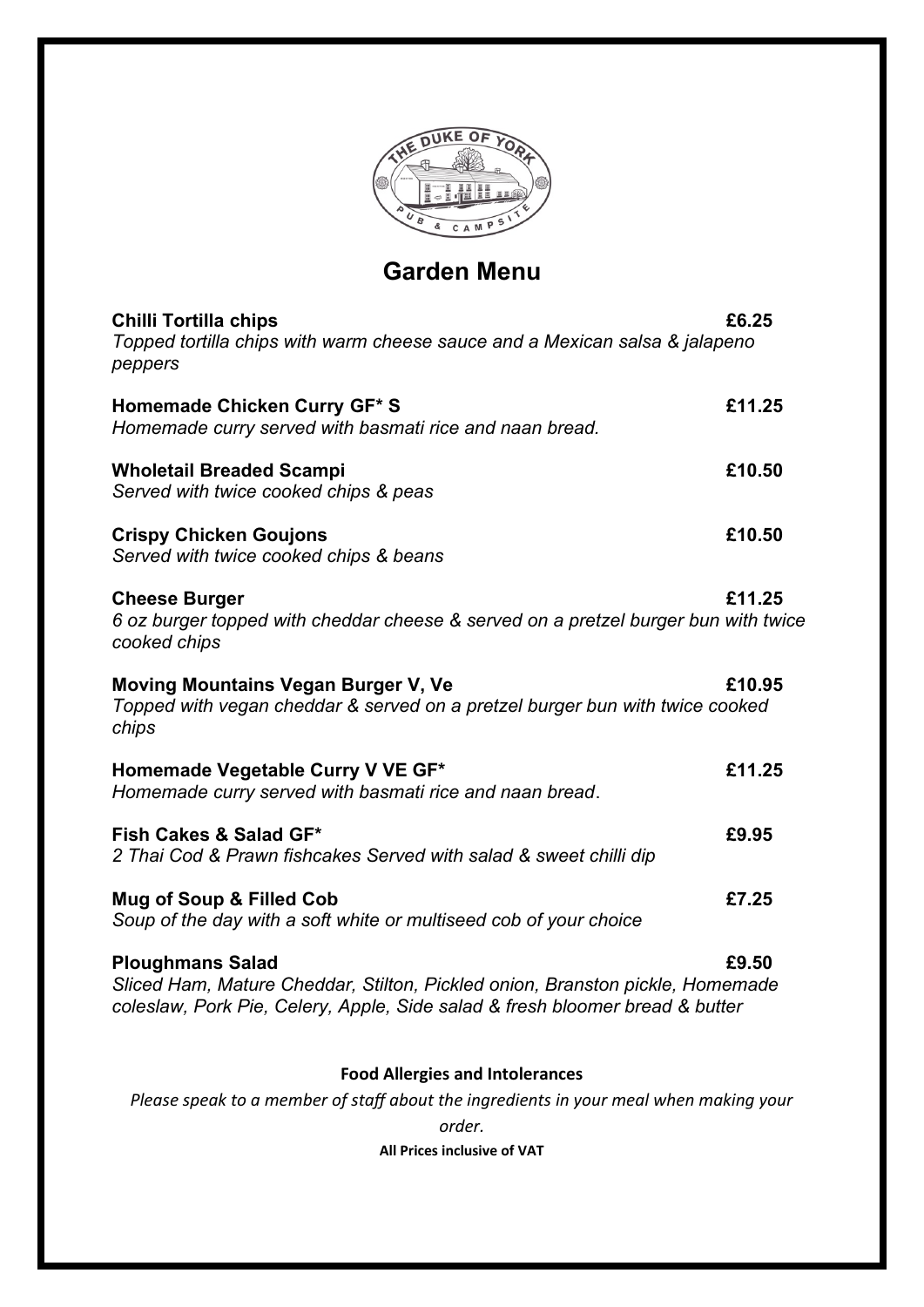

### **GARDEN SNACKS\***

*\*Available 12-2pm Mon- Fri 12-5pm Saturday/Sunday*

#### **Soft Rolls £7.95**

*Served on white or malted grain bread roll With salad garnish, homemade coleslaw and vegetable crisps* Ham Beef Tuna mayonnaise Cheese & Onion *(Ve Available)* Piri Piri Chicken

#### **Jacket Potatoes £8.25**

*Served with salad garnish and homemade coleslaw* Cheddar cheese Tuna Mayonnaise Baked Beans Quorn Bolognaise Piri Piri Chicken Extra topping £1.25

#### **Tortilla Wrap £7.95**

Served with salad garnish, Homemade coleslaw & Vegetable crisps Tuna Mayonnaise Cheddar cheese Crispy Chicken Goujon Piri Piri Chicken Sliced Avocado & Hummus

#### **Desserts £6**

*Served with a choice of cream, custard or Pomeroy Ice cream* **Treacle Sponge (V) Sticky Chocolate Orange Cake (V) New York Baked Vanilla Cheesecake (V,GF) Raspberry & Almond Frangipane Tart (V,Ve)** \*\*\*\*\*\*\*\*\*\*\*\*\*\*\*\*\*\*\*\*

## **Childrens £5**

*Served with chips & baked beans* Cheese & Tomato Pizza (v) Chicken Goujons Scampi Quorn Vegan Nuggets

#### **Chocolate Brownie or Ice cream £3**

\*\*\*\*\*\*\*\*\*\*\*\*\*\*\*\*\*\*\*\*\*\*

**Food Allergies and Intolerances**  $GF<sup>*</sup>$  - Gluten free with alterations  $V - Veq$ etarian VE - Vegan *Please speak to a member of staff about the ingredients in your meal when making your*

*order.*

**All Prices inclusive of VAT**